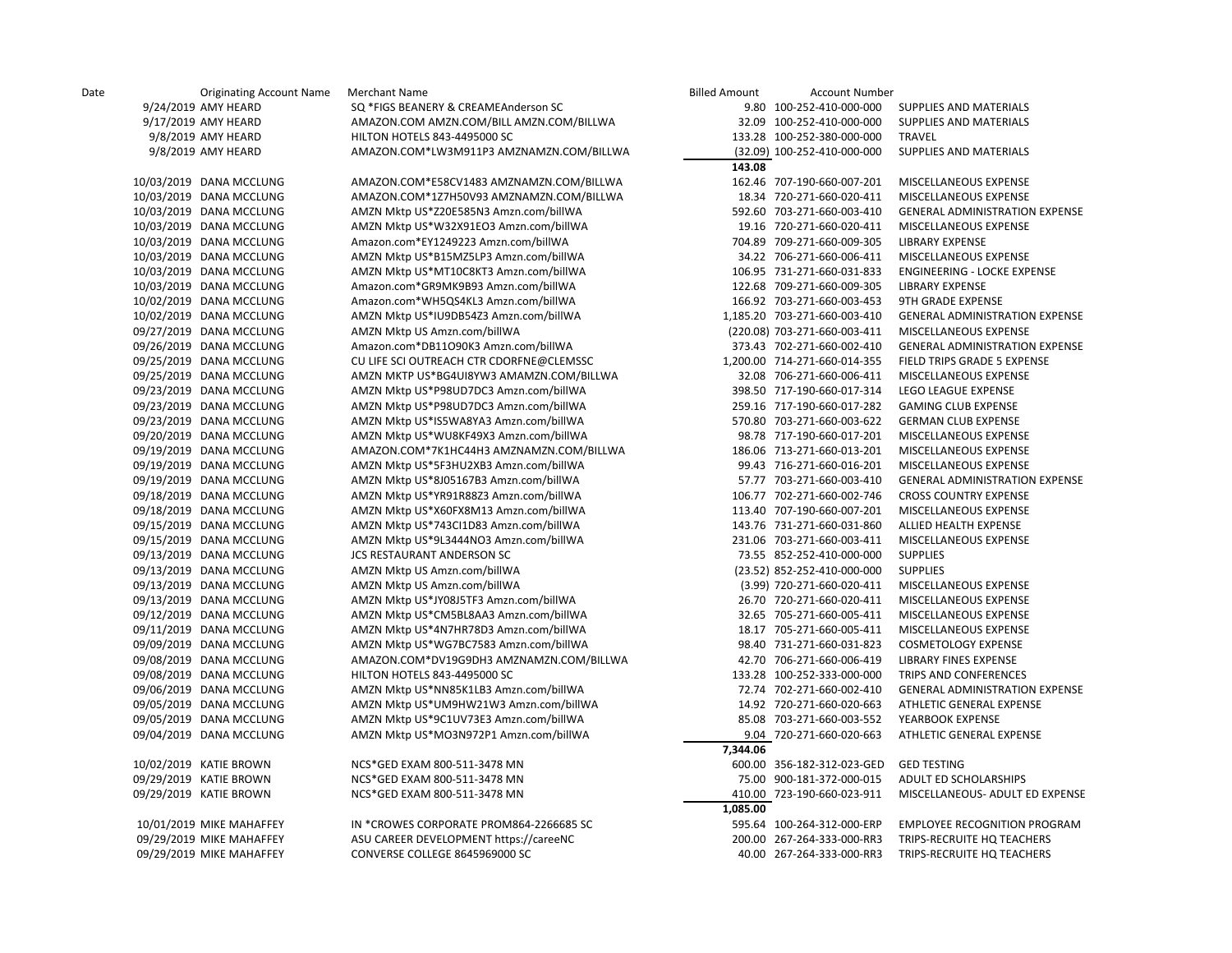| 09/15/2019 MIKE MAHAFFEY | SOUTH CAROLINA ASSOCIATIO803-7988380 SC  | 225.00 100-264-333-000-000   | TRIPS AND CONFERENCES         |
|--------------------------|------------------------------------------|------------------------------|-------------------------------|
| 09/15/2019 MIKE MAHAFFEY | SOUTH CAROLINA ASSOCIATIO803-7988380 SC  | 225.00 100-264-333-000-000   | TRIPS AND CONFERENCES         |
|                          |                                          | 1,285.64                     |                               |
| 09/26/2019 SUNDRA BROOM  | <b>SCSBA ONLINE 803-7996607 SC</b>       | 300.00 100-231-334-000-000   | <b>TRUSTEE EXPENSE</b>        |
| 09/08/2019 SUNDRA BROOM  | D J*WALL-ST-JOURNAL 800-568-7625 MA      | 21.49 100-232-410-000-000    | <b>SUPPLIES</b>               |
|                          |                                          | 321.49                       |                               |
| 09/30/2019 TOM WILSON    | THE CLOCK OF ANDERSON ANDERSON SC        | 33.64 100-232-410-000-000    | <b>SUPPLIES</b>               |
|                          |                                          | 33.64                        |                               |
| 10/03/2019 TRIPP DUKES   | AMZN Mktp US*NI9S89QC3 Amzn.com/billWA   | 52.95 395-212-410-000-000    | SUPPLIES AND MATERIALS        |
| 10/03/2019 TRIPP DUKES   | AMZN Mktp US*AJ1P99TQ3 Amzn.com/billWA   | 27.81 395-212-410-000-000    | SUPPLIES AND MATERIALS        |
| 10/02/2019 TRIPP DUKES   | 2COCOM*ABLEBITS.COM 888-2471614 GA       | 79.00 395-212-410-000-000    | SUPPLIES AND MATERIALS        |
| 10/01/2019 TRIPP DUKES   | AMZN Mktp US*Y315Y6ZJ3 Amzn.com/billWA   | 99.42 395-212-410-000-000    | SUPPLIES AND MATERIALS        |
| 09/26/2019 TRIPP DUKES   | AMAZON.COM*XR4CU0X73 AMZNAMZN.COM/BILLWA | 22.41 100-221-410-000-TST    | SUPPLIES-TESTING              |
| 09/25/2019 TRIPP DUKES   | INTERNATIONAL PLASTICS - 864-297-8000 SC | 45.18 326-111-410-000-000    | <b>SCIENCE KITS SUPPLIES</b>  |
| 09/24/2019 TRIPP DUKES   | AMAZON.COM*EA2KB7AM3 AMZNAMZN.COM/BILLWA | 161.36 100-221-410-002-TST   | SUPPLIES-TESTING              |
| 09/24/2019 TRIPP DUKES   | AMAZON.COM*EA2KB7AM3 AMZNAMZN.COM/BILLWA | 138.95 100-221-410-003-TST   | SUPPLIES-TESTING              |
| 09/22/2019 TRIPP DUKES   | EMBASSY SUITES 843-4490006 SC            | 144.47 100-221-333-012-000   | TRIPS AND CONFERENCES         |
| 09/22/2019 TRIPP DUKES   | EMBASSY SUITES 843-4490006 SC            | 72.23 100-221-333-010-000    | TRIPS AND CONFERENCES         |
| 09/22/2019 TRIPP DUKES   | <b>EMBASSY SUITES 843-4490006 SC</b>     | 72.24 100-221-333-019-000    | TRIPS AND CONFERENCES         |
| 09/22/2019 TRIPP DUKES   | THE WEBSTAURANT STORE 717-392-7472 PA    | 65.78 326-111-410-000-000    | <b>SCIENCE KITS SUPPLIES</b>  |
| 09/22/2019 TRIPP DUKES   | AMZN Mktp US*MQ8FU1NQ0 Amzn.com/billWA   | 15.50 326-111-410-000-000    | <b>SCIENCE KITS SUPPLIES</b>  |
| 09/19/2019 TRIPP DUKES   | CONTAINERSTORE.COM 800-733-3532 TX       | 1,481.42 395-212-410-000-000 | SUPPLIES AND MATERIALS        |
| 09/13/2019 TRIPP DUKES   | BESTBUYCOM805642839736 888-BESTBUY MN    | 25.67 100-221-410-000-000    | SUPPLIES AND MATERIALS        |
| 09/13/2019 TRIPP DUKES   | 2CO.COM*SCREENPRESSO.C 10AMSTERDAM NL    | 29.99 100-221-445-000-000    | <b>TECHNOLOGY SUPPLIES</b>    |
| 09/10/2019 TRIPP DUKES   | WISCONSIN CENTER FOR EDU 608-262-1234 WI | 256.00 100-221-312-000-000   | PURCHASED SERVICES            |
| 09/09/2019 TRIPP DUKES   | Amazon.com*RX0XL9LD3 Amzn.com/billWA     | 97.44 100-221-410-000-000    | SUPPLIES AND MATERIALS        |
| 09/06/2019 TRIPP DUKES   | IBT IIS FINGERPRINT COM 217-7932080 TN   | 40.00 100-147-312-015-000    | <b>PURCHASED SERVICES</b>     |
| 09/05/2019 TRIPP DUKES   | Amazon.com*MO7LU6GE0 Amzn.com/billWA     | 48.72 100-221-410-000-000    | SUPPLIES AND MATERIALS        |
| 09/04/2019 TRIPP DUKES   | OSU EHE READING RECOVERY 6146880261 OH   | 680.00 100-221-312-000-000   | <b>PURCHASED SERVICES</b>     |
| 09/04/2019 TRIPP DUKES   | Amazon.com*MO2502KD2 Amzn.com/billWA     | 755.16 100-221-410-000-000   | <b>SUPPLIES AND MATERIALS</b> |
|                          |                                          | 4,411.70                     |                               |
| 9/3/2019 WESS GRANT      | SLED BACKGROUND CHECK                    | 26.00 100-254-312-000-SLD    | <b>SLED CHECKS</b>            |
| 9/4/2019 WESS GRANT      | <b>BESTBUYCOM</b>                        | 213.98 100-266-345-000-000   | TECHNOLOGY INFRASTRUCTURE     |
| 9/4/2019 WESS GRANT      | SLED BACKGROUND CHECK                    | 26.00 100-254-312-000-SLD    | <b>SLED CHECKS</b>            |
| 9/5/2019 WESS GRANT      | SLED BACKGROUND CHECK                    | 26.00 100-254-312-000-SLD    | <b>SLED CHECKS</b>            |
| 9/9/2019 WESS GRANT      | SLED BACKGROUND CHECK                    | 26.00 100-254-312-000-SLD    | <b>SLED CHECKS</b>            |
| 9/9/2019 WESS GRANT      | SLED BACKGROUND CHECK                    | 8.00 100-255-323-000-000     | <b>CONTRACTED SERVICES</b>    |
| 9/9/2019 WESS GRANT      | SLED BACKGROUND CHECK                    | 8.00 100-255-323-000-000     | <b>CONTRACTED SERVICES</b>    |
| 9/9/2019 WESS GRANT      | SLED BACKGROUND CHECK                    | 8.00 100-255-323-000-000     | <b>CONTRACTED SERVICES</b>    |
| 9/9/2019 WESS GRANT      | SLED BACKGROUND CHECK                    | 8.00 100-255-323-000-000     | <b>CONTRACTED SERVICES</b>    |
| 9/9/2019 WESS GRANT      | SLED BACKGROUND CHECK                    | 8.00 100-255-323-000-000     | <b>CONTRACTED SERVICES</b>    |
| 9/9/2019 WESS GRANT      | SLED BACKGROUND CHECK                    | 26.00 600-256-640-000-000    | <b>DUES AND FEES</b>          |
| 9/10/2019 WESS GRANT     | SLED BACKGROUND CHECK                    | 26.00 100-254-312-000-SLD    | <b>SLED CHECKS</b>            |
| 9/11/2019 WESS GRANT     | AMAZON.COM                               | 407.11 100-266-345-000-000   | TECHNOLOGY INFRASTRUCTURE     |
| 9/16/2019 WESS GRANT     | WEB*NETWORKSOLUTIONS                     | 45.49 100-266-345-000-000    | TECHNOLOGY INFRASTRUCTURE     |
| 9/16/2019 WESS GRANT     | SLED BACKGROUND CHECK                    | 26.00 100-254-312-000-SLD    | <b>SLED CHECKS</b>            |
| 9/16/2019 WESS GRANT     | SLED BACKGROUND CHECK                    | 26.00 100-254-312-000-SLD    | <b>SLED CHECKS</b>            |
| 9/18/2019 WESS GRANT     | <b>AMZN MKTP</b>                         | 64.19 100-266-345-000-000    | TECHNOLOGY INFRASTRUCTURE     |
| 9/18/2019 WESS GRANT     | SLED BACKGROUND CHECK                    | 26.00 100-254-312-000-SLD    | <b>SLED CHECKS</b>            |
| 9/19/2019 WESS GRANT     | WEB*NETWORKSOLUTIONS                     | 1.99 100-266-345-000-000     | TECHNOLOGY INFRASTRUCTURE     |
| 9/23/2019 WESS GRANT     | AMAZON.COM                               | (407.11) 100-266-345-000-000 | TECHNOLOGY INFRASTRUCTURE     |
| 9/23/2019 WESS GRANT     | SLED BACKGROUND CHECK                    | 8.00 100-255-323-000-000     | <b>CONTRACTED SERVICES</b>    |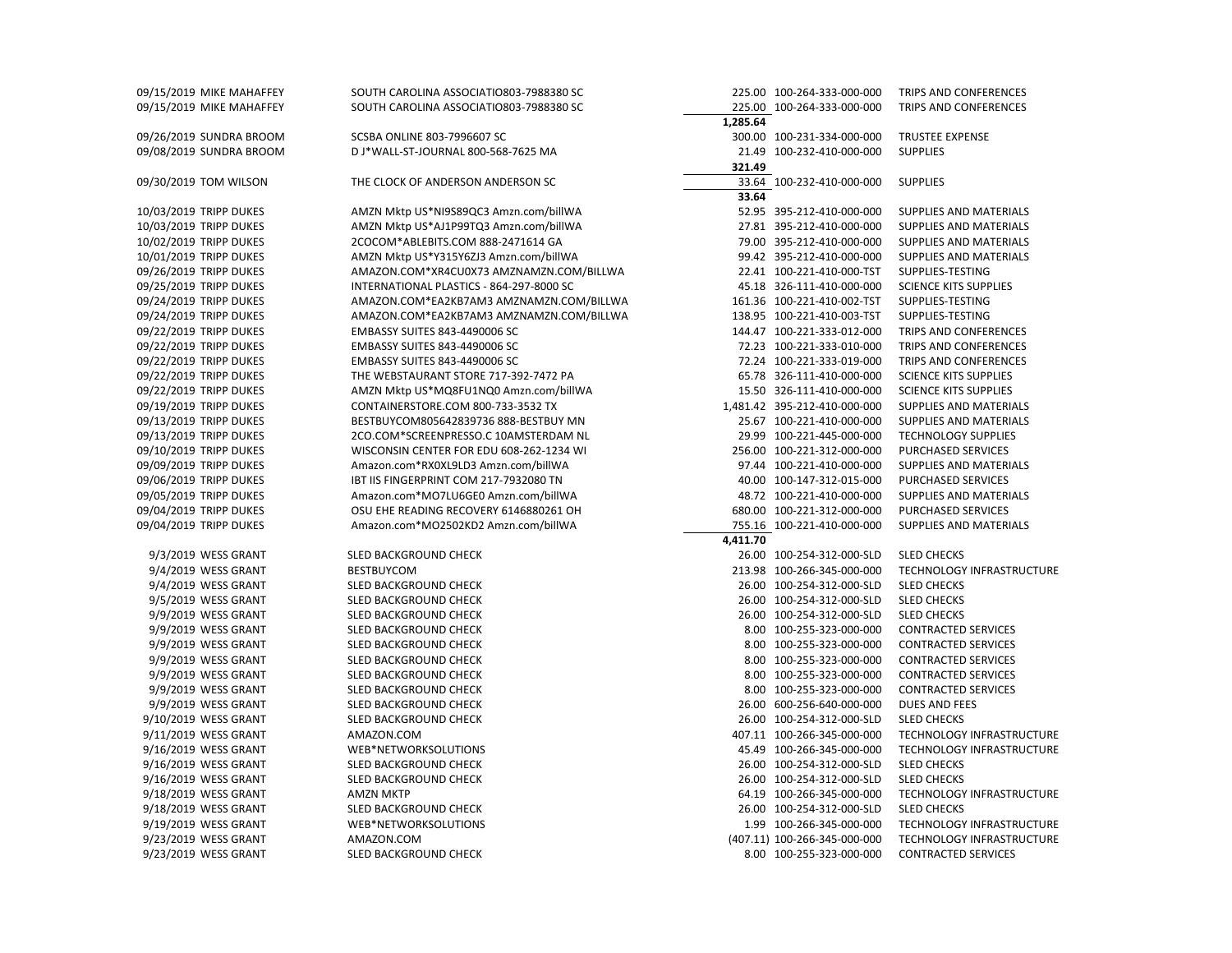| 9/23/2019 WESS GRANT    | SLED BACKGROUND CHECK     |          | 8.00 100-255-323-000-000   | <b>CONTRACTED SERVICES</b>        |
|-------------------------|---------------------------|----------|----------------------------|-----------------------------------|
| 9/23/2019 WESS GRANT    | SLED BACKGROUND CHECK     |          | 8.00 100-255-323-000-000   | <b>CONTRACTED SERVICES</b>        |
| 9/23/2019 WESS GRANT    | SLED BACKGROUND CHECK     |          | 8.00 100-255-323-000-000   | <b>CONTRACTED SERVICES</b>        |
| 9/23/2019 WESS GRANT    | SLED BACKGROUND CHECK     |          | 8.00 100-255-323-000-000   | <b>CONTRACTED SERVICES</b>        |
| 9/23/2019 WESS GRANT    | SLED BACKGROUND CHECK     |          | 8.00 100-255-323-000-000   | <b>CONTRACTED SERVICES</b>        |
| 9/23/2019 WESS GRANT    | SLED BACKGROUND CHECK     |          | 8.00 100-255-323-000-000   | <b>CONTRACTED SERVICES</b>        |
| 9/23/2019 WESS GRANT    | SLED BACKGROUND CHECK     |          | 8.00 100-255-323-000-000   | <b>CONTRACTED SERVICES</b>        |
| 9/25/2019 WESS GRANT    | SLED BACKGROUND CHECK     |          | 8.00 100-255-323-000-000   | <b>CONTRACTED SERVICES</b>        |
| 9/26/2019 WESS GRANT    | SLED BACKGROUND CHECK     |          | 26.00 600-256-640-000-000  | <b>DUES AND FEES</b>              |
| 9/26/2019 WESS GRANT    | SLED BACKGROUND CHECK     |          | 26.00 600-256-640-000-000  | <b>DUES AND FEES</b>              |
| 9/26/2019 WESS GRANT    | SLED BACKGROUND CHECK     |          | 26.00 600-256-640-000-000  | DUES AND FEES                     |
| 9/26/2019 WESS GRANT    | SLED BACKGROUND CHECK     |          | 26.00 600-256-640-000-000  | <b>DUES AND FEES</b>              |
| 9/30/2019 WESS GRANT    | SLED BACKGROUND CHECK     |          | 8.00 100-255-323-000-000   | <b>CONTRACTED SERVICES</b>        |
| 10/1/2019 WESS GRANT    | SLED BACKGROUND CHECK     |          | 8.00 100-255-323-000-000   | <b>CONTRACTED SERVICES</b>        |
| 10/1/2019 WESS GRANT    | SLED BACKGROUND CHECK     |          | 8.00 100-255-323-000-000   | <b>CONTRACTED SERVICES</b>        |
| 10/1/2019 WESS GRANT    | SLED BACKGROUND CHECK     |          | 8.00 100-255-323-000-000   | <b>CONTRACTED SERVICES</b>        |
| 10/1/2019 WESS GRANT    | SLED BACKGROUND CHECK     |          | 8.00 100-255-323-000-000   | <b>CONTRACTED SERVICES</b>        |
| 10/1/2019 WESS GRANT    | SLED BACKGROUND CHECK     |          | 8.00 100-255-323-000-000   | <b>CONTRACTED SERVICES</b>        |
| 10/1/2019 WESS GRANT    | SLED BACKGROUND CHECK     |          | 8.00 100-255-323-000-000   | <b>CONTRACTED SERVICES</b>        |
| 10/2/2019 WESS GRANT    | <b>BESTBUYCOM</b>         |          | 45.99 100-266-345-000-000  | TECHNOLOGY INFRASTRUCTURE         |
| 10/2/2019 WESS GRANT    | SQ*RED FOX                |          | 128.54 600-256-460-031-000 | PURCHASED FOOD                    |
| 10/2/2019 WESS GRANT    | <b>AMZN MKTP</b>          |          | 246.08 100-266-345-000-000 | TECHNOLOGY INFRASTRUCTURE         |
|                         |                           | 1.252.26 |                            |                                   |
| 9/3/2019 JEROME HUDSON  | <b>SC Law Enforcement</b> |          | 26.00 100-390-399-000-000  | MISC.PURCH.SERV.- BACKGROUND CKS  |
| 9/3/2019 JEROME HUDSON  | SC Law Enforcement        |          | 26.00 100-390-399-000-000  | MISC.PURCH.SERV.- BACKGROUND CKS  |
| 9/3/2019 JEROME HUDSON  | <b>SC Law Enforcement</b> |          | 26.00 100-390-399-000-000  | MISC.PURCH.SERV.- BACKGROUND CKS  |
| 9/3/2019 JEROME HUDSON  | <b>SC Law Enforcement</b> |          | 26.00 100-390-399-000-000  | MISC.PURCH.SERV.- BACKGROUND CKS  |
| 9/3/2019 JEROME HUDSON  | <b>SC Law Enforcement</b> |          | 26.00 100-390-399-000-000  | MISC.PURCH.SERV.- BACKGROUND CKS  |
| 9/3/2019 JEROME HUDSON  | <b>SC Law Enforcement</b> |          | 26.00 100-390-399-000-000  | MISC.PURCH.SERV.- BACKGROUND CKS  |
| 9/5/2019 JEROME HUDSON  | <b>SC Law Enforcement</b> |          | 26.00 100-390-399-000-000  | MISC.PURCH.SERV. - BACKGROUND CKS |
| 9/5/2019 JEROME HUDSON  | SC Law Enforcement        |          | 26.00 100-390-399-000-000  | MISC.PURCH.SERV.- BACKGROUND CKS  |
| 9/5/2019 JEROME HUDSON  | <b>SC Law Enforcement</b> |          | 26.00 100-390-399-000-000  | MISC.PURCH.SERV.- BACKGROUND CKS  |
| 9/5/2019 JEROME HUDSON  | SC Law Enforcement        |          | 26.00 100-390-399-000-000  | MISC.PURCH.SERV.- BACKGROUND CKS  |
| 9/5/2019 JEROME HUDSON  | <b>SC Law Enforcement</b> |          | 26.00 100-390-399-000-000  | MISC.PURCH.SERV.- BACKGROUND CKS  |
| 9/5/2019 JEROME HUDSON  | SC Law Enforcement        |          | 26.00 100-390-399-000-000  | MISC.PURCH.SERV.- BACKGROUND CKS  |
| 9/5/2019 JEROME HUDSON  | <b>SC Law Enforcement</b> |          | 26.00 100-390-399-000-000  | MISC.PURCH.SERV.- BACKGROUND CKS  |
| 9/5/2019 JEROME HUDSON  | <b>SC Law Enforcement</b> |          | 26.00 100-390-399-000-000  | MISC.PURCH.SERV.- BACKGROUND CKS  |
| 9/5/2019 JEROME HUDSON  | <b>SC Law Enforcement</b> |          | 26.00 100-390-399-000-000  | MISC.PURCH.SERV.- BACKGROUND CKS  |
| 9/5/2019 JEROME HUDSON  | SC Law Enforcement        |          | 26.00 100-390-399-000-000  | MISC.PURCH.SERV.- BACKGROUND CKS  |
| 9/5/2019 JEROME HUDSON  | SC Law Enforcement        |          | 26.00 100-390-399-000-000  | MISC.PURCH.SERV. - BACKGROUND CKS |
| 9/5/2019 JEROME HUDSON  | SC Law Enforcement        |          | 26.00 100-390-399-000-000  | MISC.PURCH.SERV.- BACKGROUND CKS  |
| 9/5/2019 JEROME HUDSON  | <b>SC Law Enforcement</b> |          | 26.00 100-390-399-000-000  | MISC.PURCH.SERV.- BACKGROUND CKS  |
| 9/5/2019 JEROME HUDSON  | SC Law Enforcement        |          | 8.00 100-390-399-000-000   | MISC.PURCH.SERV. - BACKGROUND CKS |
| 9/5/2019 JEROME HUDSON  | <b>SC Law Enforcement</b> |          | 26.00 100-390-399-000-000  | MISC.PURCH.SERV.- BACKGROUND CKS  |
| 9/5/2019 JEROME HUDSON  | SC Law Enforcement        |          | 26.00 100-390-399-000-000  | MISC.PURCH.SERV. - BACKGROUND CKS |
| 9/5/2019 JEROME HUDSON  | <b>SC Law Enforcement</b> |          | 26.00 100-390-399-000-000  | MISC.PURCH.SERV.- BACKGROUND CKS  |
| 9/5/2019 JEROME HUDSON  | SC Law Enforcement        |          | 26.00 100-390-399-000-000  | MISC.PURCH.SERV.- BACKGROUND CKS  |
| 9/6/2019 JEROME HUDSON  | SC Law Enforcement        |          | 26.00 100-390-399-000-000  | MISC.PURCH.SERV. - BACKGROUND CKS |
| 9/6/2019 JEROME HUDSON  | SC Law Enforcement        |          | 26.00 100-390-399-000-000  | MISC.PURCH.SERV.- BACKGROUND CKS  |
| 9/6/2019 JEROME HUDSON  | <b>SC Law Enforcement</b> |          | 26.00 100-390-399-000-000  | MISC.PURCH.SERV.- BACKGROUND CKS  |
| 9/9/2019 JEROME HUDSON  | Amazon                    |          | 44.44 203-127-410-000-000  | SUPPLIES- LD/DD/OHI, SUPPLEMENTAL |
| 9/10/2019 JEROME HUDSON | <b>SC Law Enforcement</b> |          | 26.00 100-390-399-000-000  | MISC.PURCH.SERV.- BACKGROUND CKS  |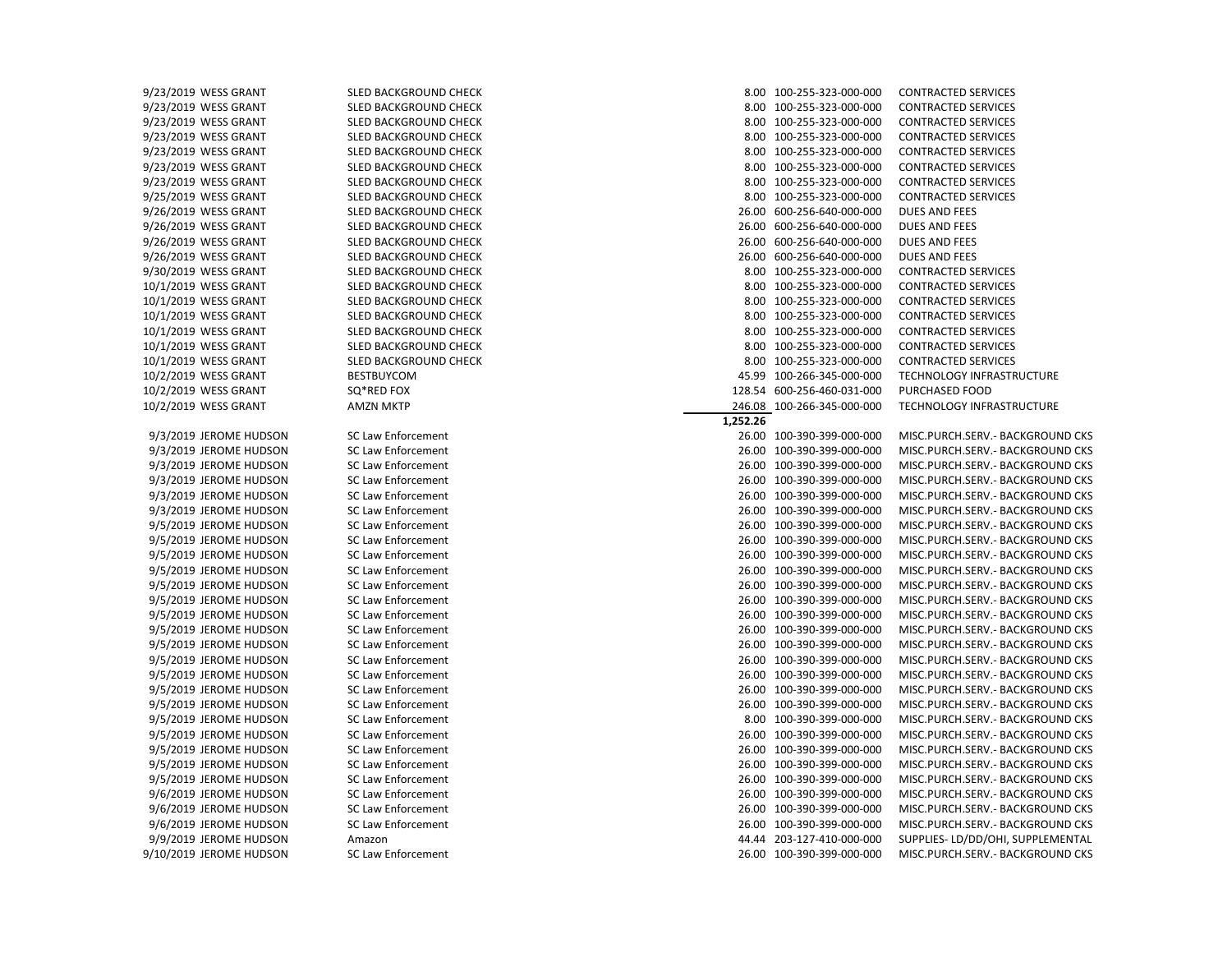9/10/2019 JEROME HUDSON SC Law Enforcement 26.00 100-390-399-000-000 MISC.PURCH.SERV.- BACKGROUND CKS 9/10/2019 JEROME HUDSON SC Law Enforcement 26.00 100-390-399-000-000 MISC.PURCH.SERV.- BACKGROUND CKS 9/10/2019 JEROME HUDSON SC Law Enforcement 26.00 100-390-399-000-000 MISC.PURCH.SERV.- BACKGROUND CKS 9/10/2019 JEROME HUDSON SC Law Enforcement 26.00 100-390-399-000-000 MISC.PURCH.SERV.- BACKGROUND CKS 9/10/2019 JEROME HUDSON SC Law Enforcement 26.00 100-390-399-000-000 MISC.PURCH.SERV.- BACKGROUND CKS 9/10/2019 JEROME HUDSON SC Law Enforcement 26.00 100-390-399-000-000 MISC.PURCH.SERV.- BACKGROUND CKS 9/10/2019 JEROME HUDSON SC Law Enforcement 26.00 100-390-399-000-000 MISC.PURCH.SERV.- BACKGROUND CKS 9/10/2019 JEROME HUDSON SC Law Enforcement 26.00 100-390-399-000-000 MISC.PURCH.SERV.- BACKGROUND CKS 9/10/2019 JEROME HUDSON SC Law Enforcement 26.00 100-390-399-000-000 MISC.PURCH.SERV.- BACKGROUND CKS 9/10/2019 JEROME HUDSON SC Law Enforcement 26.00 100-390-399-000-000 MISC.PURCH.SERV.- BACKGROUND CKS 9/10/2019 JEROME HUDSON SC Law Enforcement 26.00 100-390-399-000-000 MISC.PURCH.SERV.- BACKGROUND CKS 9/10/2019 JEROME HUDSON SC Law Enforcement 26.00 100-390-399-000-000 MISC.PURCH.SERV.- BACKGROUND CKS 9/10/2019 JEROME HUDSON SC Law Enforcement 26.00 100-390-399-000-000 MISC.PURCH.SERV.- BACKGROUND CKS 9/10/2019 JEROME HUDSON SC Law Enforcement 26.00 100-390-399-000-000 MISC.PURCH.SERV.- BACKGROUND CKS 9/11/2019 JEROME HUDSON SC Law Enforcement 26.00 100-390-399-000-000 MISC.PURCH.SERV.- BACKGROUND CKS 9/11/2019 JEROME HUDSON SC Law Enforcement 26.00 100-390-399-000-000 MISC.PURCH.SERV.- BACKGROUND CKS 9/11/2019 JEROME HUDSON SC Law Enforcement 26.00 100-390-399-000-000 MISC.PURCH.SERV.- BACKGROUND CKS 9/17/2019 JEROME HUDSON SC Law Enforcement 26.00 100-390-399-000-000 MISC.PURCH.SERV.- BACKGROUND CKS 9/17/2019 JEROME HUDSON SC Law Enforcement 26.00 100-390-399-000-000 MISC.PURCH.SERV.- BACKGROUND CKS 9/17/2019 JEROME HUDSON SC Law Enforcement 26.00 100-390-399-000-000 MISC.PURCH.SERV.- BACKGROUND CKS 9/17/2019 JEROME HUDSON SC Law Enforcement 26.00 100-390-399-000-000 MISC.PURCH.SERV.- BACKGROUND CKS 9/17/2019 JEROME HUDSON SC Law Enforcement 26.00 100-390-399-000-000 MISC.PURCH.SERV.- BACKGROUND CKS 9/17/2019 JEROME HUDSON SC Law Enforcement 26.00 100-390-399-000-000 MISC.PURCH.SERV.- BACKGROUND CKS 9/17/2019 JEROME HUDSON SC Law Enforcement 26.00 100-390-399-000-000 MISC.PURCH.SERV.- BACKGROUND CKS 9/17/2019 JEROME HUDSON SC Law Enforcement 26.00 100-390-399-000-000 MISC.PURCH.SERV.- BACKGROUND CKS 9/17/2019 JEROME HUDSON SC Law Enforcement 26.00 100-390-399-000-000 MISC.PURCH.SERV.- BACKGROUND CKS 9/17/2019 JEROME HUDSON SC Law Enforcement 26.00 100-390-399-000-000 MISC.PURCH.SERV.- BACKGROUND CKS 9/17/2019 JEROME HUDSON SC Law Enforcement 26.00 100-390-399-000-000 MISC.PURCH.SERV.- BACKGROUND CKS 9/17/2019 JEROME HUDSON SC Law Enforcement 26.00 100-390-399-000-000 MISC.PURCH.SERV.- BACKGROUND CKS 9/17/2019 JEROME HUDSON SC Law Enforcement 26.00 100-390-399-000-000 MISC.PURCH.SERV.- BACKGROUND CKS 9/17/2019 JEROME HUDSON SC Law Enforcement 26.00 100-390-399-000-000 MISC.PURCH.SERV.- BACKGROUND CKS 9/17/2019 JEROME HUDSON SC Law Enforcement 26.00 100-390-399-000-000 MISC.PURCH.SERV.- BACKGROUND CKS 9/17/2019 JEROME HUDSON SC Law Enforcement 26.00 100-390-399-000-000 MISC.PURCH.SERV.- BACKGROUND CKS 9/17/2019 JEROME HUDSON SC Law Enforcement 26.00 100-390-399-000-000 MISC.PURCH.SERV.- BACKGROUND CKS 9/17/2019 JEROME HUDSON SC Law Enforcement 26.00 100-390-399-000-000 MISC.PURCH.SERV.- BACKGROUND CKS 9/17/2019 JEROME HUDSON SC Law Enforcement 26.00 100-390-399-000-000 MISC.PURCH.SERV.- BACKGROUND CKS 9/17/2019 JEROME HUDSON SC Law Enforcement 26.00 100-390-399-000-000 MISC.PURCH.SERV.- BACKGROUND CKS 9/17/2019 JEROME HUDSON SC Law Enforcement 26.00 100-390-399-000-000 MISC.PURCH.SERV.- BACKGROUND CKS 9/19/2019 JEROME HUDSON Finance Charge (1.44) 100-233-410-000-000 SUPPLIES 9/19/2019 JEROME HUDSON Apple (197.90) 100-233-410-000-000 SUPPLIES 9/18/2019 JEROME HUDSON SC Law Enforcement 26.00 100-390-399-000-000 MISC.PURCH.SERV.- BACKGROUND CKS 9/18/2019 JEROME HUDSON SC Law Enforcement 26.00 100-390-399-000-000 MISC.PURCH.SERV.- BACKGROUND CKS 9/18/2019 JEROME HUDSON SC Law Enforcement 26.00 100-390-399-000-000 MISC.PURCH.SERV.- BACKGROUND CKS 9/18/2019 JEROME HUDSON SC Law Enforcement 26.00 100-390-399-000-000 MISC.PURCH.SERV.- BACKGROUND CKS 9/18/2019 JEROME HUDSON SC Law Enforcement 26.00 100-390-399-000-000 MISC.PURCH.SERV.- BACKGROUND CKS 9/18/2019 JEROME HUDSON SC Law Enforcement 26.00 100-390-399-000-000 MISC.PURCH.SERV.- BACKGROUND CKS 9/18/2019 JEROME HUDSON SC Law Enforcement 26.00 100-390-399-000-000 MISC.PURCH.SERV.- BACKGROUND CKS 9/18/2019 JEROME HUDSON SC Law Enforcement 26.00 100-390-399-000-000 MISC.PURCH.SERV.- BACKGROUND CKS 9/18/2019 JEROME HUDSON SC Law Enforcement 26.00 100-390-399-000-000 MISC.PURCH.SERV.- BACKGROUND CKS 9/18/2019 JEROME HUDSON SC Law Enforcement 26.00 100-390-399-000-000 MISC.PURCH.SERV.- BACKGROUND CKS 9/18/2019 JEROME HUDSON SC Law Enforcement 26.00 100-390-399-000-000 MISC.PURCH.SERV.- BACKGROUND CKS 9/18/2019 JEROME HUDSON SC Law Enforcement 26.00 100-390-399-000-000 MISC.PURCH.SERV.- BACKGROUND CKS